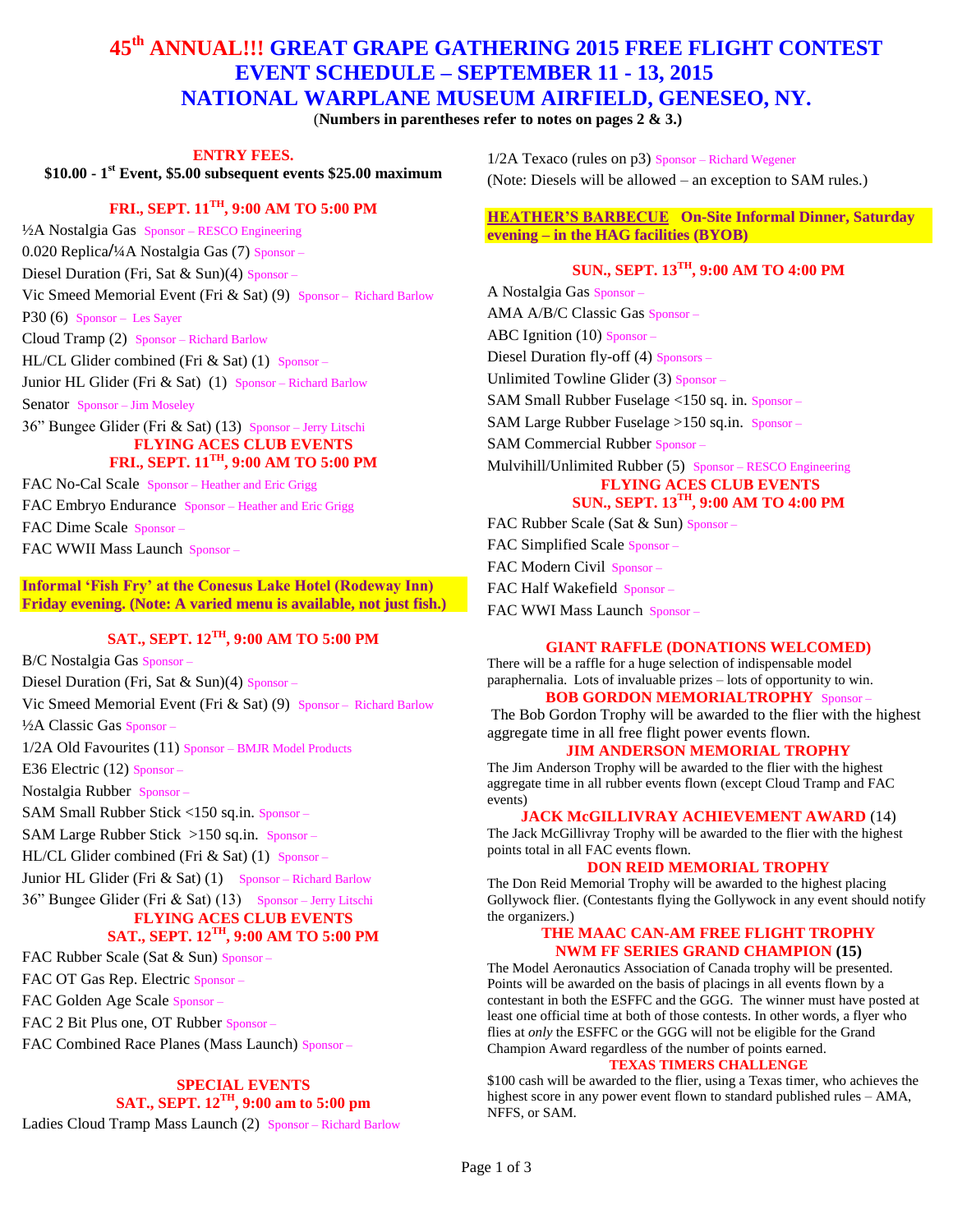# **FREE FLIGHT RULES, GGG 2015**

#### **VALID MAAC OR AMA MEMBERSHIP CARD REQUIRED (INCLUDING ANYONE FLYING FOR FUN ONLY – FIELD USAGE FEE OF \$5/DAY WILL APPLY)**

Builder of the Model rule applies only to FAC events.

Contestants receive a plaque for the first event won or placed in, and 'stickers' to denote that event and any further events also won or placed in. Prizes (wine or maple syrup, or as provided by the event sponsor) will be awarded as follows:-

- 1<sup>st</sup> place, if two entrants
- $1<sup>st</sup>$  and  $2<sup>nd</sup>$ , if three entrants
- $1<sup>st</sup>$ ,  $2<sup>nd</sup>$ , and  $3<sup>rd</sup>$ , if four or more entrants

 SAM, AMA, FAC and NFFS rules apply where applicable, subject to CD discretion and the following notes.

 1. HL/CL Glider: AMA Rules. Fly Friday and/or Saturday and score the best 3 of 6 flights. Juniors may fly CLG in the combined event and HLG in a separate event.

2. Cloud Tramp: Five flights – highest and lowest times discarded.

 3. Unlimited Towline: Any size/weight model, straight tow only, no bunt and no moving surfaces except autorudder.

Bungee (Hi Start) launch permitted; 160 ft max. line length including no more than 40 feet of 3/16" rubber.

 4. Diesel Duration: Engine run 12 sec. Three qualifying flights Friday and/or Saturday for a qualifying total of 250 sec. Qualifiers make an unlimited flyoff flight between 08:00 and 10:00 Sunday.

 5. Mulvihill: Any rubber powered model of 300 sq.in. wing area or less. Make 3 qualifying flights of 2, 3 and 4 minutes, successively, then increasing by minute increments. If a max is not achieved on a qualifying flight, subsequent qualifying flights may still be attempted.

 6. P30: Models shall have fixed surfaces and propeller must be direct drive (no gearboxes). Winning models and motors may be weighed, at the CD's discretion.

 7. 0.020 Replica/¼A Nostalgia: Engine runs: 0.020 Replica - 12 sec., ¼A Nostalgia - 9 sec.

8. All FAC Events will be flown to current FAC Rules.

- 9. The rules for the Vic Smeed Memorial event are:-
- a. Model must be a cabin type power model designed by Vic Smeed, (biplanes allowed, cabin can be interpreted as an open cockpit, or two).
- b. Entrant may use two different models to make the necessary flights as long as both comply with the rules.
- c. Model(s) may be scaled to suit any size engine.
- d. Glow or diesel may be used.
- e. Engine run 12 seconds (cut off timer allowed)
- f. 3 qualifying flights 90 second maximum. Fly-off one unlimited flight.
- g. Flights may be made on Fri. and/or Sat.
- h. Prizes to 3rd, (based on SAM 86 entry # formula).

#### 10. The rules for the ABC Ignition event are:-

- a. Any type of model (cabin or pylon) must be SAM legal or NFFS Nostalgia ignition.
- b. Engines must conform to SAM rules for ignition engines.
- c. Hand launch permitted.<br>d. 16 second engine run, 2
- 16 second engine run, 2 minute max.
- 11. The rules for the 1/2A Old Favourites event are:-
- a. Any power model using a nostalgia legal 1/2A engine or the Cox TD 049/051. All fixed surfaces, no composite structures except for the motor mount.
- b. Engine run/max times shall be 3 qualifying flights at 9 sec/2 min. (maximum of 3 additional attempts allowed – any engine overrun or flight of less than 40 seconds may be declared an attempt), flyoffs 6 sec/2 mins. No attempts allowed.
- 12. The rules for E36 electric are:-
- **a.** 36 in. maximum projected wingspan allowed.
- **b.** 120 gm. minimum weight, ready-to-fly, required.
- c. No autosurfaces allowed .
- d. Any type electric motor allowed.
- **e.** Nickel or lithium batteries allowed, 2-cell lithium limit or 6-cell nickel limit.
- f. Gearing and folding props allowed.
- g. Two minute maxes required for all flights.
- h. First three official flights to be made with a 15 sec. motor run each. If all maxes, a fourth flight to be made with 10 sec. motor run, and if maxed, then all later flights to be made with 5 sec. motor runs until a max is dropped.
- i. Six attempts are allowed for the first three official flights, immediate declaration is required and the maximum flight time for attempts is 20 sec, overruns being automatic attempts for the first three official flights and overruns after the third official flight to be automatically awarded a "0" score.
- 13. 36" Bungee launched glider shall be flown as follows:-
- A glider of no more than 36" wingspan, to be launched from a bungee line consisting of 75 feet of line and no more than 25 ft of 1/8" rubber (single strand), attached to a pole or stake fixed to the ground. Three qualifying flights of 60 seconds, flyoffs in increments of 60 seconds.
- 14. Points for the Jack McGillivray Trophy will be awarded on the following basis: a. Points will be awarded to fliers participating in FAC events at the GGG flown per the rule book or with official authorization for deviations from the FAC rules. b. Points will be awarded according to the table in section 16. c. For events which allow participants to have multiple entries, each flier will be

counted only once. That is, a flier does not receive a point for beating him or herself. Neither does a flier receive more than one point for beating another competitor who is flying more than one model in the event.

d. The trophy will be awarded to the flier with the highest point total. e. In the event of a tie the flier who has flown the greater number of events shall be declared the winner.

15. Points for the Grand Champion Award – The MAAC CAN-AM Free Flight Trophy – will be earned on the basis of the table below for all non-FAC events at the ESFFC and the GGG. To qualify for the award the flier must have recorded a time (but not necessarily a score) in at least one event in each of the two contests and must have recorded a time in each of at least two of the three categories – glider, rubber, and power. For the purposes of this scoring, Electric and 1/2A Texaco shall be counted as power events.

The Grand Champion award will be made to the flier with the highest number of points. In the event of a tie, the flier who has flown the greater number of events shall be declared the winner.

| No. of<br>Fliers<br>Placing | $5+$ |     |       |                          |       |
|-----------------------------|------|-----|-------|--------------------------|-------|
|                             |      |     |       |                          |       |
|                             |      |     |       |                          | $- -$ |
|                             |      |     |       | $-$                      |       |
|                             |      |     | $- -$ | $\overline{\phantom{m}}$ | $- -$ |
|                             |      | $-$ | --    | $-$                      | --    |